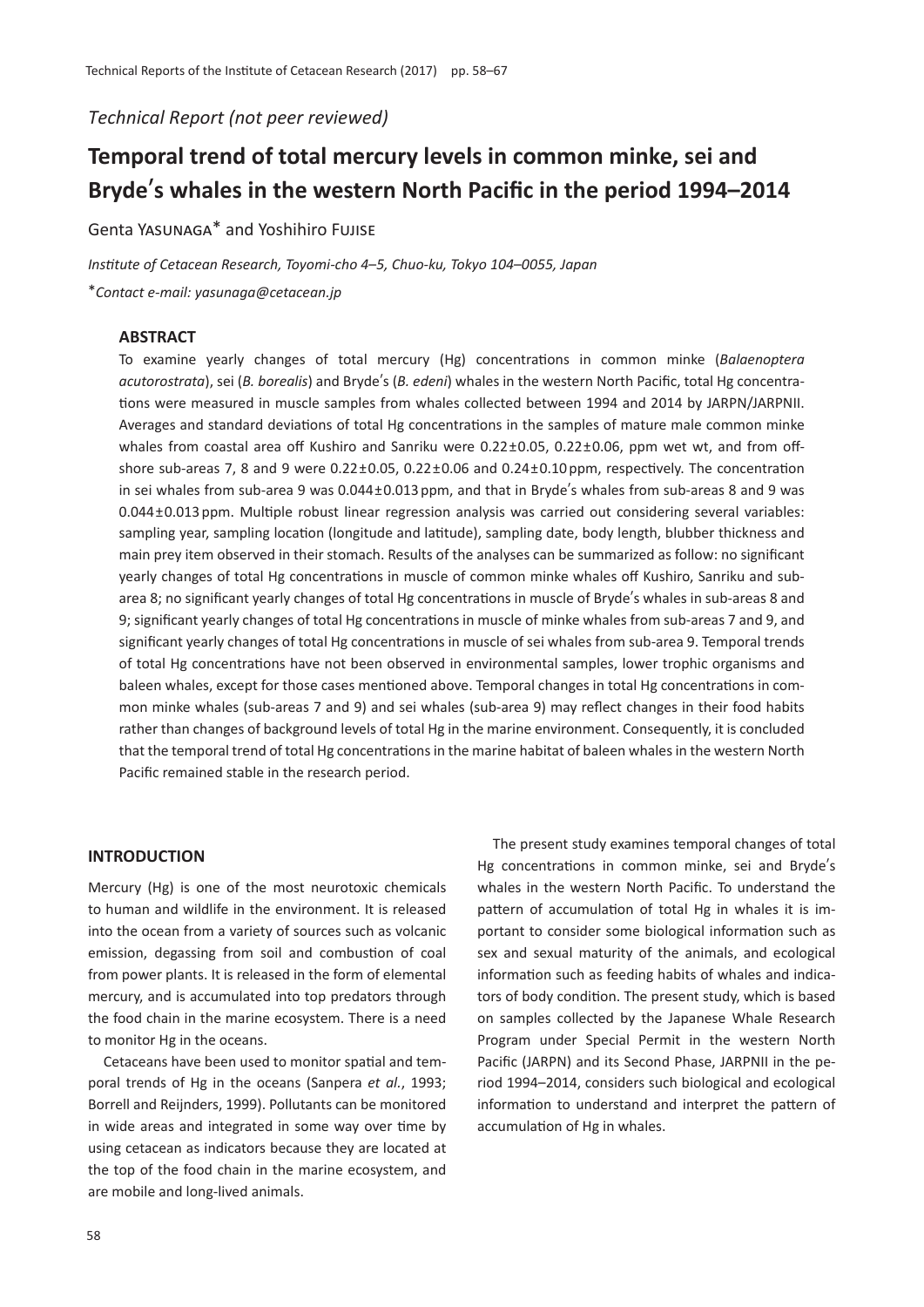# **MATERIALS AND METHODS**

#### **Whale sampling**

Common minke (1994–2014), sei (2002–2014) and Bryde's (2002–2013) whales were sampled in sub-areas 7, 8 and 9 under the JARPN and JARPNII. In addition common minke whales were sampled in coastal areas off Sanriku (2003–2014) and off Kushiro (2002–2014) (Figure 1). Details of the sampling procedures are given in Tamura *et al.* (this TEREP-ICR issue).

For all sampled whales, biological sampling and measurements were conducted on the research base vessel, *Nisshin-maru* in the offshore component (JARPN/ JARPNII), and at the land research stations in the case of the coastal component (JARPNII).



Figure 1. Sub-areas surveyed by the JARPN and the JARPNII surveys, excluding the EEZ of foreign countries.

#### **Tissue sampling for Hg analysis**

Figure 2 shows the overall process for Hg analysis from the tissue sampling at the field to the laboratory work. Muscle tissues were collected for total Hg analysis.

#### **Biological information**

The kind of biological information obtained from each sampled whale was described by Bando (this TEREP-ICR issue). In this study information on body length, blubber thickness and reproductive status of whales was used. Only mature male animals were used. Males of common minke, Bryde's and sei whales were defined as sexually mature by testis weight of more than 290g, 560g and 1,090 g (heavier side), respectively. Only common minke whales from the Okhotsk Sea-West Pacific stock (O-stock) as identified by the microsatellite DNA analysis (Goto *et al.*, this TEREP-ICR issue), were used.

The forestomach contents have proved sufficient for determination of the common minke whale diet (see Konishi *et al.*, this TEREP-ICR issue). Data on prey composition and prey's Hg concentrations used in the present study were based on contents from forestomach and analyses conducted by Yasunaga and Fujise (2009) and MHLW (2005).

Tables 1–3 show the number of samples by sub-area and year, and the biological information used for common minke, sei and Bryde's whales in this study.

# **Measurement of total mercury concentration in muscle of whales**

Total Hg analysis was conducted at the laboratory of the Institute of Cetacean Research (ICR) in Tokyo and also at the



Figure 2. Schematic diagram of total Hg analysis in muscle tissue of whales.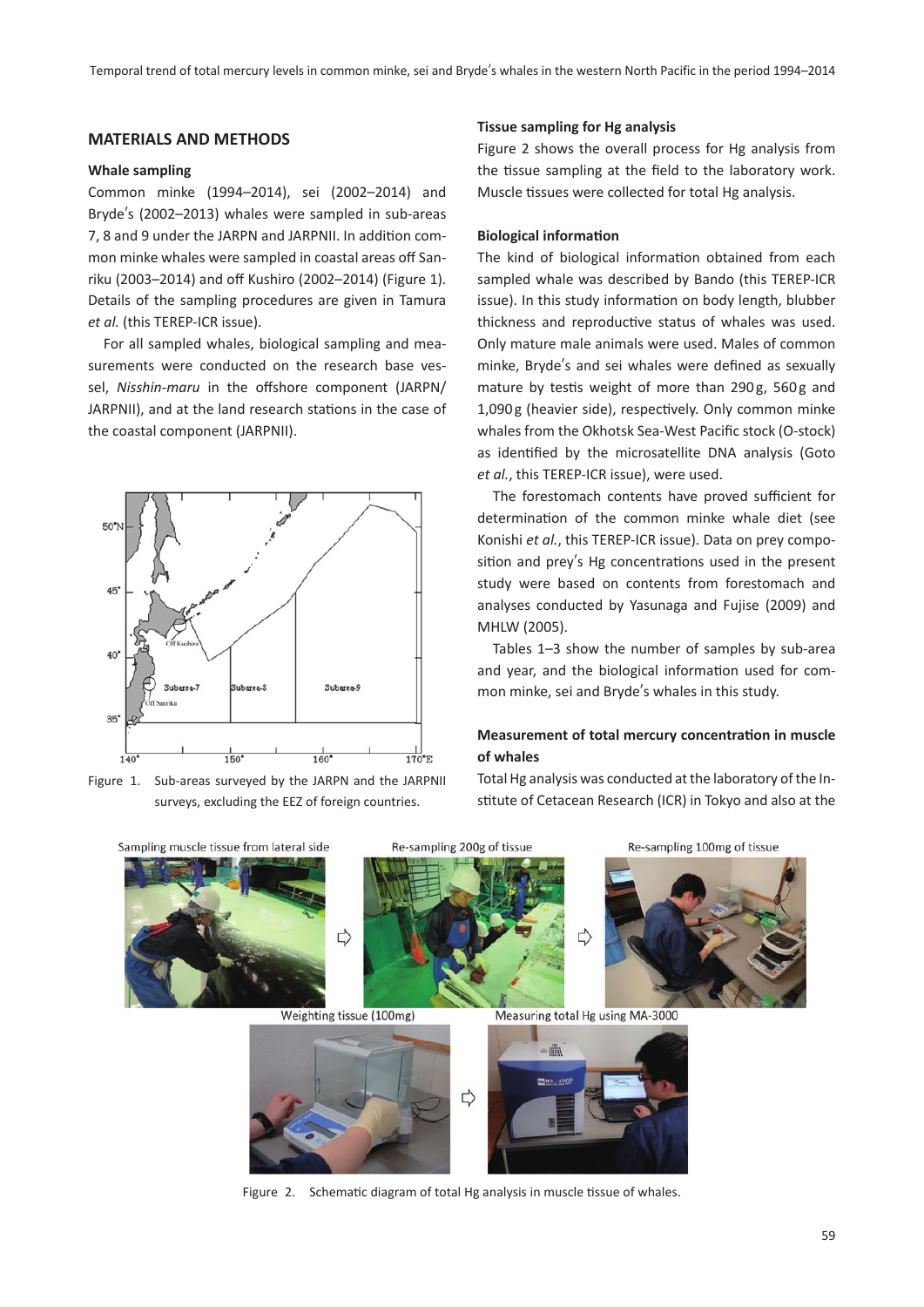Table 1

Biological data and total mercury concentrations in muscle of common minke whales (mature males) from the western North Pacific during 1994 and 2014.

| Sub area       | Year        | $\boldsymbol{n}$ | Body length<br>(m)           | <b>Blubber thickness</b><br>(cm) | Muscular Hg<br>(ppm wet wt.) |
|----------------|-------------|------------------|------------------------------|----------------------------------|------------------------------|
| $\overline{7}$ | 1996        | 18               | $(7.36 \pm 0.28)$            | $(3.1 \pm 0.4)$                  | $(0.23 \pm 0.05)$            |
|                | 1998        | 35               | $(7.50 \pm 0.27)$            | $(2.6 \pm 0.4)$                  | $(0.20 \pm 0.05)$            |
|                | 1999        | 31               | $(7.41 \pm 0.29)$            | $(3.6 \pm 0.8)$                  | $(0.20 \pm 0.04)$            |
|                | 2000        | 6                | $(7.30 \pm 0.25)$            | $(3.6 \pm 1.0)$                  | $(0.24 \pm 0.04)$            |
|                | 2001        | 27               | $(7.45 \pm 0.31)$            | $(2.4 \pm 0.5)$                  | $(0.21 \pm 0.04)$            |
|                | 2002        | 33               | $(7.52 \pm 0.27)$            | $(3.7 \pm 0.8)$                  | $(0.22 \pm 0.03)$            |
|                | 2003        | 11               | $(7.42 \pm 0.40)$            | $(2.4 \pm 0.5)$                  | $(0.20 \pm 0.07)$            |
|                | 2004        | 6                | $(7.56 \pm 0.21)$            | $(4.1 \pm 0.6)$                  | $(0.22 \pm 0.02)$            |
|                | 2005        | 17               | $(7.51 \pm 0.23)$            | $(3.3 \pm 0.9)$                  | $(0.27 \pm 0.04)$            |
|                | 2006        | 16               | $(7.39 \pm 0.39)$            | $(2.4 \pm 0.7)$                  | $(0.22 \pm 0.05)$            |
|                | 2007        | 41               | $(7.47 \pm 0.26)$            | $(3.0 \pm 0.7)$                  | $(0.23 \pm 0.04)$            |
|                | 2009        | 11               | $(7.71 \pm 0.26)$            | $(3.2 \pm 0.7)$                  | $(0.21 \pm 0.06)$            |
|                | 2011        | 23               | $(7.47 \pm 0.34)$            | $(3.5 \pm 0.6)$                  | $(0.25 \pm 0.05)$            |
|                | 2012        | 19               | $(7.37 \pm 0.34)$            | $(2.6 \pm 0.4)$                  | $(0.24 \pm 0.08)$            |
|                | Total       | 294              | $(7.46 \pm 0.30)$            | $(3.1 \pm 0.8)$                  | $(0.22 \pm 0.05)$            |
| Kushiro        | 2002        | 14               | $(7.22 \pm 0.34)$            | $(4.3 \pm 1.0)$                  | $(0.21 \pm 0.06)$            |
|                | 2004        | 23               | $(7.43 \pm 0.24)$            | $(4.2 \pm 0.6)$                  | $(0.20 \pm 0.03)$            |
|                | 2005        | 25               | $(7.44 \pm 0.32)$            | $(3.5 \pm 0.6)$                  | $(0.25 \pm 0.05)$            |
|                | 2006        | 10               | $(7.52 \pm 0.29)$            | $(4.4 \pm 0.8)$                  | $(0.22 \pm 0.03)$            |
|                | 2007        | 14               | $(7.33 \pm 0.59)$            | $(4.1 \pm 0.8)$                  | $(0.23 \pm 0.06)$            |
|                | 2008        | 5                | $(7.26 \pm 0.21)$            | $(4.3 \pm 1.0)$                  | $(0.25 \pm 0.01)$            |
|                | 2009        | 6                | $(7.54 \pm 0.37)$            | $(4.3 \pm 0.4)$                  | $(0.21 \pm 0.07)$            |
|                | 2010        | 3                | $(7.49 \pm 0.21)$            | $(3.8 \pm 0.4)$                  | $(0.23 \pm 0.02)$            |
|                | 2011 spring | 4                | $(7.40 \pm 0.41)$            | $(3.2 \pm 0.6)$                  | $(0.24 \pm 0.03)$            |
|                | 2011 autumn | 10               | $(7.26 \pm 0.37)$            | $(4.4 \pm 1.0)$                  | $(0.23 \pm 0.02)$            |
|                | 2012        | 5                | $(7.48 \pm 0.21)$            | $(5.0 \pm 0.7)$                  | $(0.21 \pm 0.06)$            |
|                | 2013        | 23               | $(7.33 \pm 0.35)$            | $(5.0 \pm 0.9)$                  | $(0.19 \pm 0.04)$            |
|                | 2014        | 10               | $(7.33 \pm 0.28)$            | $(5.0 \pm 0.8)$                  | $(0.21 \pm 0.09)$            |
|                | Total       | 152              | $(7.38 \pm 0.35)$            | $(4.3 \pm 0.9)$                  | $(0.22 \pm 0.05)$            |
| Sanriku        | 2003        | 8                | $(7.10 \pm 0.35)$            | $(2.9 \pm 0.5)$                  | $(0.18 \pm 0.04)$            |
|                | 2005        | 3                | $(7.27 \pm 0.13)$            | $(2.5 \pm 0.3)$                  | $(0.29 \pm 0.02)$            |
|                | 2006        | 6                | $(7.24 \pm 0.32)$            | $(2.8 \pm 0.2)$                  | $(0.19 \pm 0.05)$            |
|                | 2007        | 10               | $(7.50 \pm 0.30)$            | $(2.5 \pm 0.4)$                  | $(0.25 \pm 0.08)$            |
|                | 2008        | 3                | $(7.49 \pm 0.32)$            | $(3.2 \pm 0.3)$                  | $(0.19 \pm 0.03)$            |
|                | 2009        | $\mathbf 1$      | $(6.85 \pm$<br>$\rightarrow$ | $(2.8 \pm )$                     | $(0.21 \pm$<br>$\rightarrow$ |
|                | 2010        | 5                | $(7.32 \pm 0.24)$            | $(3.1 \pm 0.6)$                  | $(0.20 \pm 0.05)$            |
|                | 2012        | 2                | $(7.31 \pm$<br>$\lambda$     | $(3.4 \pm$<br>$\rightarrow$      | $(0.18 +$<br>$\overline{)}$  |
|                | 2013        | 2                | $(7.52 \pm$<br>$\lambda$     | $(3.5 \pm$<br>$\rightarrow$      | $(0.30 \pm$<br>$\lambda$     |
|                | 2014        | 2                | $(7.38 \pm 0.39)$            | $(2.7 \pm 0.3)$                  | $(0.31 \pm 0.04)$            |
|                | Total       | 42               | $(7.32 \pm 0.32)$            | $(2.8 \pm 0.5)$                  | $(0.22 \pm 0.06)$            |

field research stations of the coastal and offshore components. The muscle sample was stripped externally to avoid contamination before analysis, approximately 100 mg of tissue was weighed, and set on the total Hg analyser (Nippon Instruments Co., MA-3000) which applies a thermal decomposition system (Figure 2). To increase the accuracy of the determination, triplicate analyses were performed on each sample. Accuracy and precision of the present system were confirmed using standard reference materials, DORM-3 (NRCC, muscle of dogfish).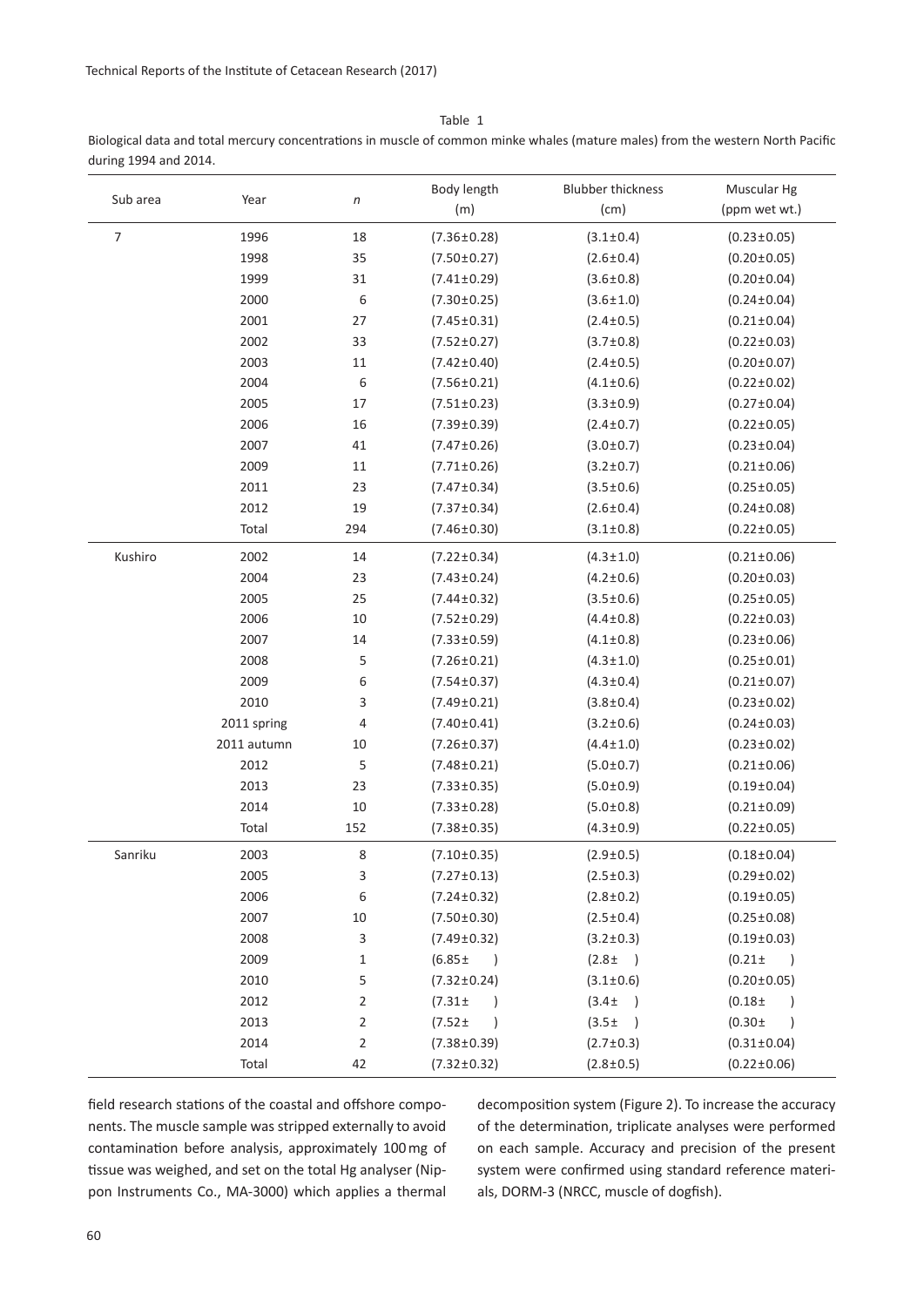Temporal trend of total mercury levels in common minke, sei and Bryde's whales in the western North Pacific in the period 1994–2014

|          |       |                | Table 1<br>Continued.        |                                  |                              |
|----------|-------|----------------|------------------------------|----------------------------------|------------------------------|
| Sub area | Year  | $\sqrt{n}$     | Body length<br>(m)           | <b>Blubber thickness</b><br>(cm) | Muscular Hg<br>(ppm wet wt.) |
| 8        | 1996  | 11             | $(7.44 \pm 0.33)$            | $(2.6 \pm 0.5)$                  | $(0.25 \pm 0.04)$            |
|          | 1997  | 26             | $(7.44 \pm 0.36)$            | $(3.5 \pm 0.6)$                  | $(0.27 \pm 0.06)$            |
|          | 1998  | 28             | $(7.54 \pm 0.25)$            | $(2.6 \pm 0.4)$                  | $(0.23 \pm 0.05)$            |
|          | 2001  | 13             | $(7.78 \pm 0.34)$            | $(2.3 \pm 0.4)$                  | $(0.21 \pm 0.05)$            |
|          | 2002  | 5              | $(7.71 \pm 0.21)$            | $(3.2 \pm 0.6)$                  | $(0.20 \pm 0.11)$            |
|          | 2003  | 27             | $(7.50 \pm 0.24)$            | $(2.4 \pm 0.4)$                  | $(0.18 \pm 0.06)$            |
|          | 2005  | $\overline{2}$ | $(7.54 \pm$<br>$\rightarrow$ | $(2.2 +$<br>$\rightarrow$        | $(0.16 +$<br>$\rightarrow$   |
|          | 2006  | 24             | $(7.51 \pm 0.26)$            | $(2.9 \pm 0.6)$                  | $(0.21 \pm 0.05)$            |
|          | 2007  | 10             | $(7.55 \pm 0.26)$            | $(2.3 \pm 0.4)$                  | $(0.22 \pm 0.06)$            |
|          | 2008  | 3              | $(7.52 \pm 0.05)$            | $(2.7 \pm 0.4)$                  | $(0.23 \pm 0.02)$            |
|          | 2009  | 6              | $(7.23 \pm 0.34)$            | $(3.2 \pm 0.6)$                  | $(0.20 \pm 0.06)$            |
|          | Total | 155            | $(7.52 \pm 0.30)$            | $(2.8 \pm 0.6)$                  | $(0.22 \pm 0.06)$            |
| 9        | 1994  | 16             | $(7.42 \pm 0.27)$            | $(3.5 \pm 0.7)$                  | $(0.36 \pm 0.16)$            |
|          | 1995  | 68             | $(7.45 \pm 0.31)$            | $(3.1 \pm 0.5)$                  | $(0.27 \pm 0.06)$            |
|          | 1997  | 39             | $(7.41 \pm 0.32)$            | $(3.1 \pm 0.5)$                  | $(0.25 \pm 0.11)$            |
|          | 2000  | 12             | $(7.51 \pm 0.23)$            | $(2.6 \pm 0.5)$                  | $(0.16 \pm 0.03)$            |
|          | 2001  | 19             | $(7.69 \pm 0.29)$            | $(2.5 \pm 0.4)$                  | $(0.19 \pm 0.05)$            |
|          | 2002  | 21             | $(7.55 \pm 0.21)$            | $(2.9 \pm 0.6)$                  | $(0.20 \pm 0.05)$            |
|          | 2003  | 28             | $(7.50 \pm 0.32)$            | $(2.9 \pm 0.6)$                  | $(0.18 \pm 0.05)$            |
|          | 2004  | 50             | $(7.47 \pm 0.21)$            | $(3.9 \pm 0.7)$                  | $(0.20 \pm 0.07)$            |
|          | 2005  | 25             | $(7.49 \pm 0.29)$            | $(3.5 \pm 0.6)$                  | $(0.17 \pm 0.05)$            |
|          | 2006  | 16             | $(7.56 \pm 0.30)$            | $(3.4 \pm 0.6)$                  | $(0.28 \pm 0.08)$            |
|          | 2007  | 4              | $(7.56 \pm 0.20)$            | $(2.2 \pm 0.3)$                  | $(0.18 \pm 0.09)$            |
|          | 2008  | 36             | $(7.45 \pm 0.26)$            | $(3.1 \pm 0.7)$                  | $(0.30 \pm 0.15)$            |
|          | 2009  | 5              | $(7.41 \pm 0.41)$            | $(3.0 \pm 0.8)$                  | $(0.19 \pm 0.06)$            |
|          | 2010  | 9              | $(7.66 \pm 0.23)$            | $(3.2 \pm 0.5)$                  | $(0.22 \pm 0.03)$            |
|          | 2013  | 3              | $(7.59 \pm 0.22)$            | $(4.0 \pm 1.3)$                  | $(0.19 \pm 0.06)$            |
|          | Total | 351            | $(7.49 \pm 0.28)$            | $(3.2 \pm 0.7)$                  | $(0.24 \pm 0.10)$            |

Table 2

Biological data and mercury concentrations in muscle of sei whales (mature males) from the western North Pacific during 2002 and 2014.

| Sub area | Year      | $\sqrt{n}$ | Body length<br>(m) | <b>Blubber thickness</b><br>(cm) | Muscular Hg<br>(ppm wet wt.) |
|----------|-----------|------------|--------------------|----------------------------------|------------------------------|
| 9        | 2002      | 5          | $(13.60 \pm 0.16)$ | $(4.7 \pm 0.5)$                  | $(0.050 \pm 0.012)$          |
|          | 2003      | 5          | $(13.80 \pm 0.43)$ | $(4.7 \pm 0.7)$                  | $(0.057 \pm 0.007)$          |
|          | 2004      | 5          | $(13.61 \pm 0.04)$ | $(4.1 \pm 0.6)$                  | $(0.050 \pm 0.009)$          |
|          | 2005      | 5          | $(13.54 \pm 0.38)$ | $(4.8 \pm 0.6)$                  | $(0.049 \pm 0.011)$          |
|          | 2006      | 5          | $(13.84 \pm 0.51)$ | $(4.9 \pm 0.6)$                  | $(0.052 \pm 0.006)$          |
|          | 2007      | 5          | $(13.92 \pm 0.08)$ | $(5.8 \pm 0.7)$                  | $(0.058 \pm 0.010)$          |
|          | 2011      | 15         | $(13.82 \pm 0.42)$ | $(4.8 \pm 0.8)$                  | $(0.039 \pm 0.009)$          |
|          | 2012      | 21         | $(13.74 \pm 0.45)$ | $(5.0 \pm 0.5)$                  | $(0.030 \pm 0.011)$          |
|          | 2013      | 26         | $(13.76 \pm 0.50)$ | $(5.6 \pm 0.8)$                  | $(0.040 \pm 0.009)$          |
|          | 2014      | 21         | $(13.80 \pm 0.36)$ | $(4.8 \pm 0.5)$                  | $(0.053 \pm 0.009)$          |
| Total    | 2002-2014 | 113        | $(13.76 \pm 0.41)$ | $(5.0 \pm 0.8)$                  | $(0.044 \pm 0.013)$          |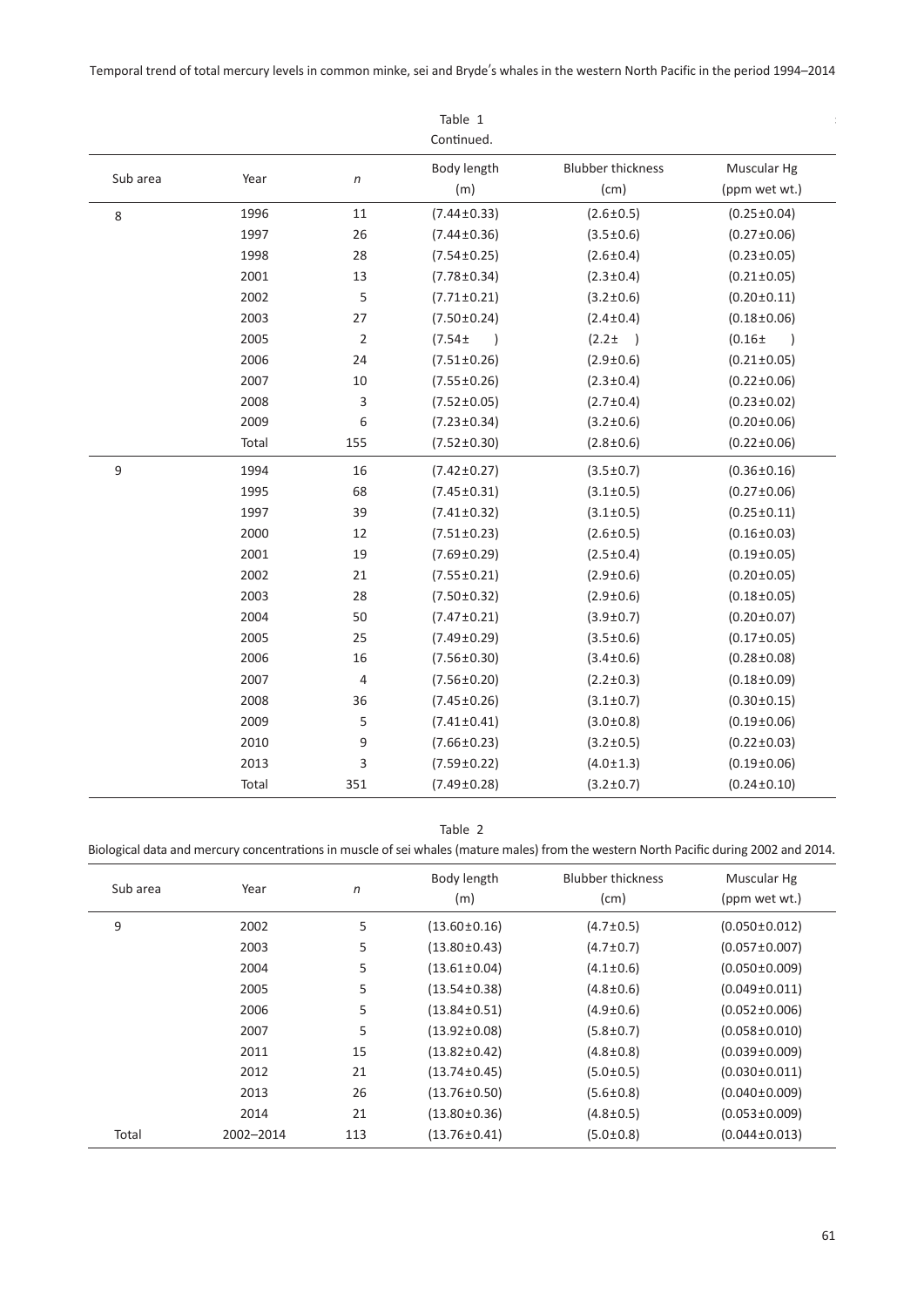Technical Reports of the Institute of Cetacean Research (2017)

| Sub area | Year      | n  | Body length<br>(m) | <b>Blubber thickness</b><br>(cm) | Muscular Hg<br>(ppm wet wt.) |
|----------|-----------|----|--------------------|----------------------------------|------------------------------|
| 8,9      | 2002      | 5  | $(12.67 \pm 0.43)$ | $(4.5 \pm 0.6)$                  | $(0.051 \pm 0.008)$          |
|          | 2004      | 5  | $(12.59 \pm 0.36)$ | $(4.4 \pm 0.7)$                  | $(0.045 \pm 0.008)$          |
|          | 2006      | 5  | $(12.36 \pm 0.47)$ | $(4.5 \pm 0.5)$                  | $(0.040 \pm 0.011)$          |
|          | 2007      | 5  | $(12.63 \pm 0.35)$ | $(3.9 \pm 0.7)$                  | $(0.049 \pm 0.008)$          |
|          | 2011      | 3  | $(12.31 \pm 0.27)$ | $(3.6 \pm 0.5)$                  | $(0.022 \pm 0.005)$          |
|          | 2012      | 6  | $(12.85 \pm 0.48)$ | $(4.8 \pm 1.0)$                  | $(0.046 \pm 0.019)$          |
|          | 2013      | 9  | $(12.79 \pm 0.38)$ | $(4.7 \pm 0.8)$                  | $(0.047 \pm 0.010)$          |
| Total    | 2002-2013 | 38 | $(12.64 \pm 0.41)$ | $(4.4 \pm 0.8)$                  | $(0.044 \pm 0.013)$          |

Table 3 Biological data and mercury concentrations in muscle of Bryde's whales (mature males) from the western North Pacific during 2002 and 2013.

## **Statistical analysis**

The yearly changes of total Hg concentrations in muscle of whales were assessed by multiple robust linear regression in the context of several variables (R Development Core Team, 2006). The following independent variables were considered: ʻYear,' ʻDate,' ʻLatitude,' ʻLongitude,' ʻBody length,' ʻBlubber thickness' and ʻMain prey item'. All variables except the main prey item, were logarithmically transformed.

Categorical parameters of main prey items used in the analyses were the following: minke whale and sub-area 7 (Japanese anchovy: *Engraulis japonicus*, Euphausiids, Japanese flying squid: *Todarodes pacificus*, mackerel: *Scomber japonicus*, Japanese sardine: *Sardinops melanostictus*, Pacific saury: *Cololabis saira* and walleye pollock: *Theragra chalcogramma*); minke whale and sub-area 8 (anchovy, copepods, Euphausiids, Japanese flying squid, mackerel and Pacific saury); minke whale and sub-area 9 (anchovy, Atka mackerel: *Pleurogrammus monopterygius*, Copepods, Euphausiids, mackerel, minimal armhook squid: *Berryteuthis anonychus*, oceanic lightfish: *Vinciguerria nimbaria*, Pacific pomfret: *Brama japonica*, salmonids, Pacific saury); sei whale and sub-area 9 (Japanese anchovy, Copepods, Euphausiids, mackerel, minimal armhook squid, Japanese sardine and Pacific saury); Bryde's whale and sub-areas 8 and 9 (Japanese anchovy, Euphausiids and mackerel). Anchovy is the baseline prey item in sub-areas 7–9 so the effects of anchovy being the main prey item are included in the model intercepts. Categorical parameters of main prey items were not used in the case of Sanriku and Kushiro. In Sanriku the prey items of common minke whales were almost all sand lance. In Kushiro the diversity of prey items was too high in relation to the number of whale samples.

The cases of whales with empty stomach and damage by harpoon were excluded from the analysis. Furthermore, a generalized additive model (GAM) was used to examine the flexion point in the yearly changes of total Hg concentrations in muscle of whales. A *p* value of less than 0.05 was considered to indicate statistical significance in all tests. These statistical analyses were performed using the free software R, version 3.3.0.

## **RESULTS**

Tables 1–3 show the total Hg concentrations in muscle of common minke, sei and Bryde's whales, respectively.

The results of multiple robust linear regression to examined yearly changes in the context of several variables are given in Tables 4–10. F statistics showed that the overall regression was statistically significant in all cases (*p*<0.05). Only in the cases of minke whales from subareas 7 and 9 (Tables 4, 8), and sei whales from sub-area 9 (Table 9), the total Hg concentrations were significantly associated with sampling year. In these cases the simple and GAM plots against research year are shown in Figures 3 and 4 for minke whales in sub-areas 7 and 9, respectively, and in Figure 5 for sei whale in sub-area 9.

Slight flexion points of yearly trends of muscular total Hg were observed in minke whales from sub-area 9 in 2008 and in sei whales from sub-area 9 in 2012.

# **DISCUSSION**

Results of the analyses can be summarized as follows: no significant yearly changes of total Hg concentrations in muscle of common minke whales off Kushiro, Sanriku and sub-area 8; no significant yearly changes of total Hg concentrations in muscle of Bryde's whales in sub-areas 8 and 9; significant yearly changes of total Hg concentrations in muscle of minke whales from sub-areas 7 and 9, and significant yearly changes of total Hg concentrations in muscle of sei whales from sub-area 9.

It should be noted here that no significant trends of total Hg concentrations were found in prey species such as the krill, Japanese anchovy and Pacific saury from 1994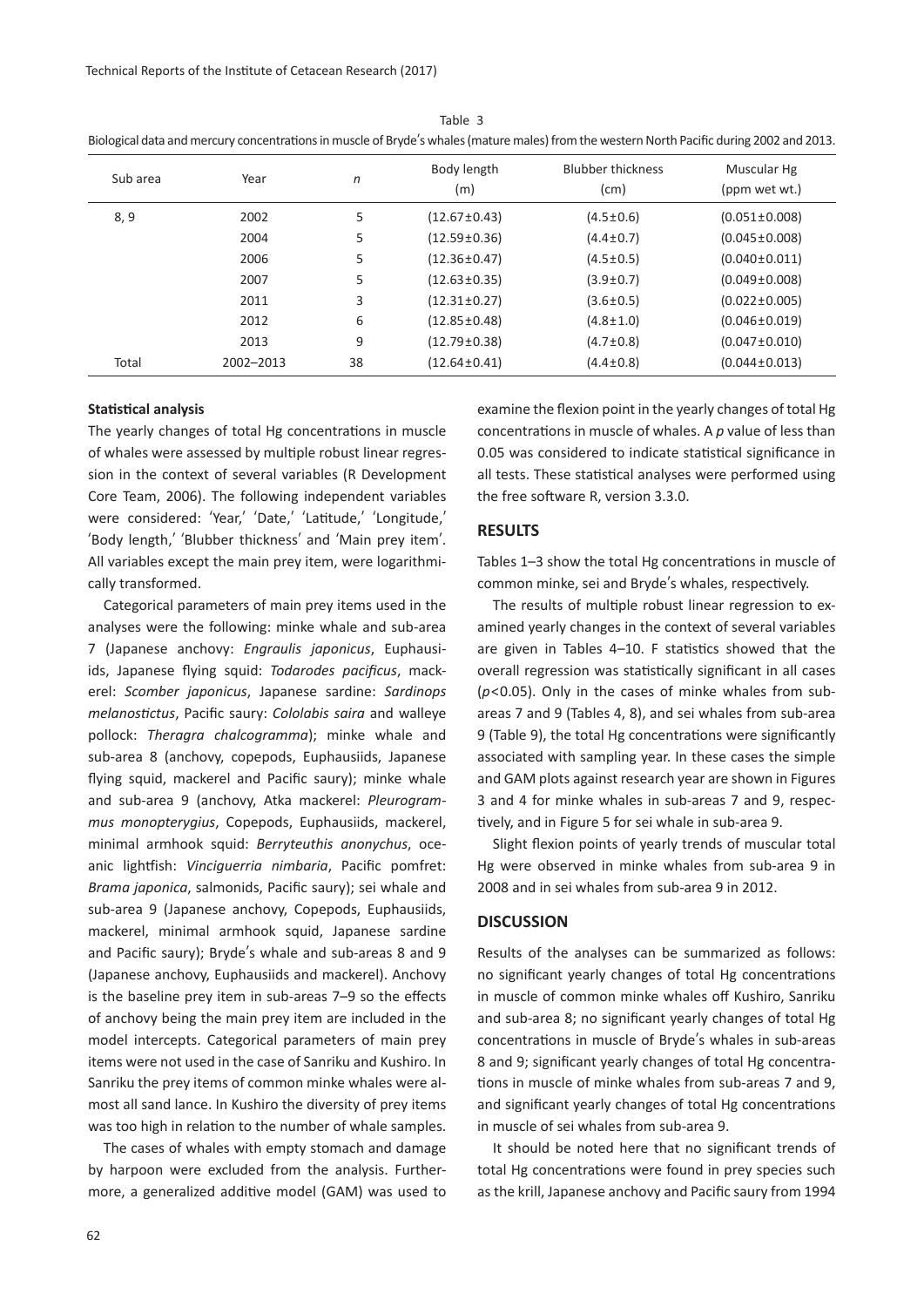Temporal trend of total mercury levels in common minke, sei and Bryde's whales in the western North Pacific in the period 1994–2014

Table 4

Results of multiple robust linear regression analysis with ʻtotal Hg levels in muscle of common minke whales from subarea 7' as the dependent variable.

| a) Analysis of Variance  |              |           |          |         |
|--------------------------|--------------|-----------|----------|---------|
| Source                   |              |           |          |         |
| Robust residual SE       | 0.20         |           |          |         |
| $R^2$                    | 0.135        |           |          |         |
| Adjusted $R^2$           | 0.0969       |           |          |         |
| b) Variables             |              |           |          |         |
| Model                    | B            | <b>SE</b> | T        | p value |
| Intercept                | $-198.59771$ | 53.16048  | $-3.736$ | p< 0.05 |
| Year                     | 26.054       | 6.788     | 3.84     | p< 0.05 |
| Body length              | $-0.138$     | 0.237     | $-0.58$  | 0.559   |
| <b>Blubber thickness</b> | 0.059        | 0.060     | 0.98     | 0.328   |
| Latitude                 | $-0.156$     | 0.541     | $-0.29$  | 0.773   |
| Longitude                | $-0.064$     | 0.568     | $-0.11$  | 0.911   |
| Date                     | 0.038        | 0.017     | 2.21     | p< 0.05 |
| MainPrey_Euphausiids     | 0.076        | 0.045     | 1.70     | 0.089   |
| MainPrey JFSquid         | 0.062        | 0.054     | 1.15     | 0.250   |
| MainPrey_Mackerel        | 0.372        | 0.026     | 14.53    | p< 0.05 |
| MainPrey Sardine         | $-0.294$     | 0.036     | $-8.25$  | p< 0.05 |
| MainPrey Saury           | 0.097        | 0.047     | 2.07     | p<0.05  |
| MainPrey WalleyePollock  | 0.138        | 0.049     | 2.83     | p<0.05  |

#### Table 6

Results of multiple robust linear regression analysis with ʻtotal Hg levels in muscle of common minke whales from off Sanriku' as the dependent variable.

| a) Analysis of Variance  |           |        |          |         |
|--------------------------|-----------|--------|----------|---------|
| Source                   |           |        |          |         |
| Robust residual SE       | 0.2543    |        |          |         |
| $R^2$                    | 0.2374    |        |          |         |
| Adjusted $R^2$           | 0.1067    |        |          |         |
| b) Variables             |           |        |          |         |
| Model                    | B         | SE     | Τ        | p value |
| Intercept                | $-50.2$   | 286.8  | $-0.175$ | 0.862   |
| Year                     | 31.50     | 44.65  | 0.71     | 0.485   |
| Body length              | $-0.029$  | 0.025  | $-1.15$  | 0.257   |
| <b>Blubber thickness</b> | $-0.400$  | 0.274  | $-1.46$  | 0.153   |
| Latitude                 | 23.792    | 17.674 | 1.35     | 0.187   |
| Longitude                | $-56.288$ | 43.990 | $-1.28$  | 0.209   |
| Date                     | 1.079     | 0.569  | 1.90     | 0.066   |

#### Table 7

Results of multiple robust linear regression analysis with ʻtotal Hg levels in muscle of common minke whales from subarea 8' as the dependent variable.

### Table 5

Results of multiple robust linear regression analysis with ʻtotal Hg levels in muscle of common minke whales from off Kushiro' as the dependent variable.

| a) Analysis of Variance  |           |           |         |         |
|--------------------------|-----------|-----------|---------|---------|
| Source                   |           |           |         |         |
| Robust residual SE       | 0.2834    |           |         |         |
| $R^2$                    | 0.3472    |           |         |         |
| Adjusted $R^2$           | 0.3176    |           |         |         |
| b) Variables             |           |           |         |         |
| Model                    | B         | <b>SE</b> | т       | p value |
| Intercept                | 63.6      | 98.2      | 0.648   | 0.518   |
| Year                     | $-2.14$   | 10.61     | $-0.20$ | 0.840   |
| Body length              | 0.904     | 0.843     | 1.07    | 0.285   |
| <b>Blubber thickness</b> | $-0.322$  | 0.077     | $-4.15$ | p< 0.05 |
| Latitude                 | 5.384     | 6.941     | 0.78    | 0.439   |
| Longitude                | $-14.215$ | 13.618    | $-1.04$ | 0.298   |
| Date                     | 0.119     | 0.149     | 0.80    | 0.424   |

to 2008 (Yasunaga and Fujise, 2009), and that total Hg concentrations in surface water of the North Pacific did not change from the 1980's to 2000's (Laurier *et al.*, 2004; Sunderland *et al.*, 2009).

Firstly those cases where significant yearly trend was observed, are discussed.

| a) Analysis of Variance |        |
|-------------------------|--------|
| Source                  |        |
| Robust residual SE      | 0.2439 |
| $R^2$                   | 0.3021 |
| Adjusted $R^2$          | 0.2473 |

| b) Variables |  |
|--------------|--|
|              |  |

| <i>b</i> vur rubics      |           |        |         |         |
|--------------------------|-----------|--------|---------|---------|
| Model                    | B         | SE     | Т       | p value |
| Intercept                | 163.35009 | 95.210 | 1.716   | 0.088   |
| Year                     | $-17.288$ | 13.636 | $-1.27$ | 0.207   |
| Body length              | 1.219     | 0.534  | 2.29    | p<0.05  |
| <b>Blubber thickness</b> | 0.288     | 0.108  | 2.67    | p<0.05  |
| Latitude                 | $-0.281$  | 1.628  | $-0.17$ | 0.863   |
| Longitude                | $-7.181$  | 2.778  | $-2.59$ | p<0.05  |
| Date                     | 0.495     | 0.699  | 0.71    | 0.481   |
| MainPrey Copepods        | $-0.020$  | 0.080  | $-0.25$ | 0.805   |
| MainPrey Euphausiids     | $-0.104$  | 0.144  | $-0.72$ | 0.471   |
| MainPrey JFSquid         | $-0.137$  | 0.101  | $-1.36$ | 0.175   |
| MainPrey Mackerel        | 0.309     | 0.170  | 1.82    | 0.072   |
| MainPrey Saury           | 0.180     | 0.063  | 2.84    | p<0.05  |

In sub-area 7, total Hg concentrations in muscle of common minke whales (period 1996–2012) were significantly associated with Intercept (−), Year (+), Date (+), Main prey items (mackerel, sardine, saury and Walleye pollock) (Table 4). A comparison of total Hg concentrations in muscle of common minke whale and in the whole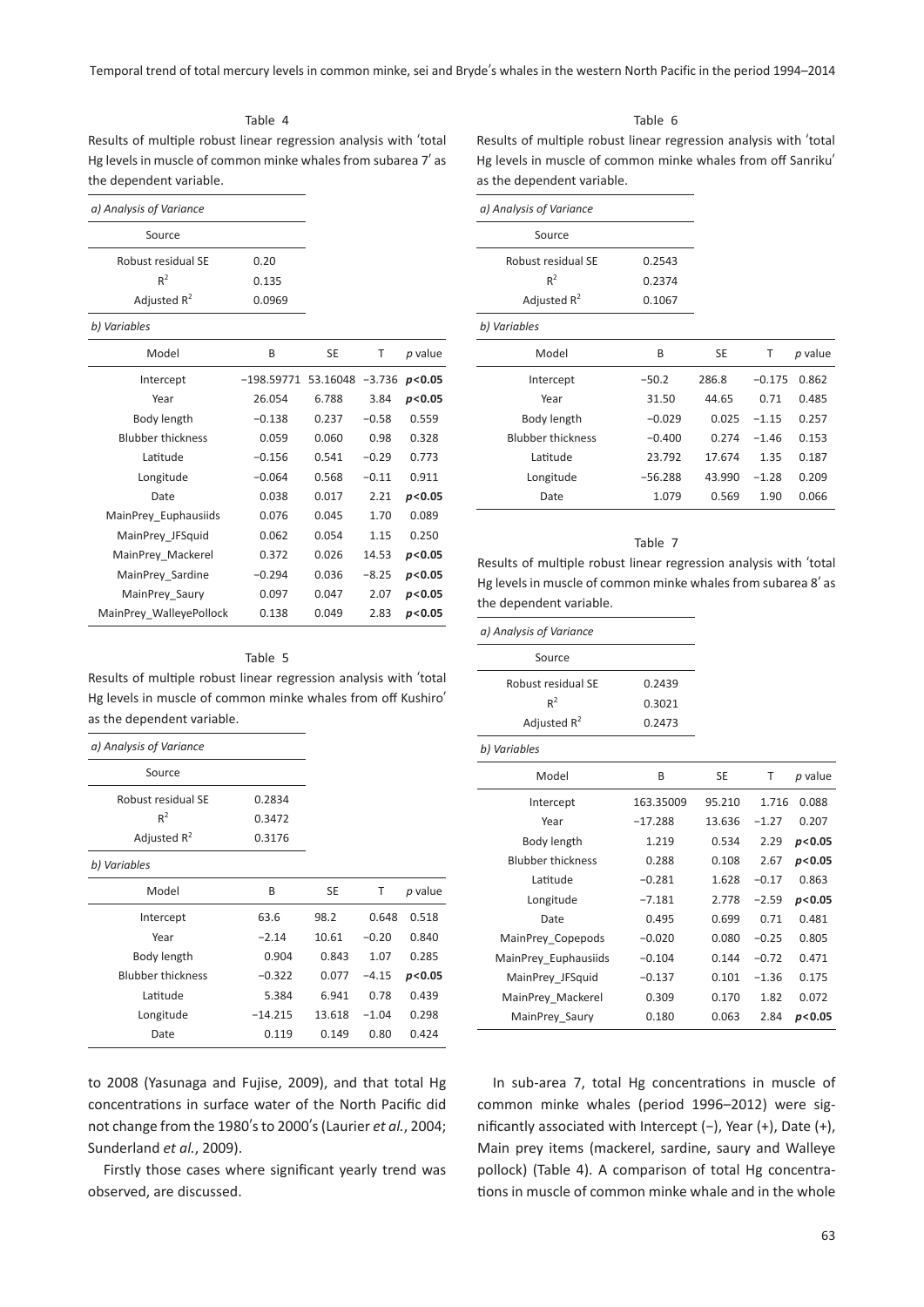Table 8

Results of multiple robust linear regression analysis with ʻtotal Hg levels in muscle of common minke whales from subarea 9' as the dependent variable.

| a) Analysis of Variance   |          |           |         |                  |
|---------------------------|----------|-----------|---------|------------------|
| Source                    |          |           |         |                  |
| Robust residual SE        | 0.2834   |           |         |                  |
| $R^2$                     | 0.3472   |           |         |                  |
| Adjusted $R^2$            | 0.3176   |           |         |                  |
| b) Variables              |          |           |         |                  |
| Model                     | B        | <b>SE</b> | T       | p value          |
| Intercept                 | 330.3    | 55.7      |         | 5.932 $p < 0.05$ |
| Year                      | $-43.74$ | 7.31      | $-5.99$ | p< 0.05          |
| Body length               | 0.150    | 0.441     | 0.34    | 0.735            |
| <b>Blubber thickness</b>  | 0.164    | 0.092     | 1.78    | 0.076            |
| Latitude                  | 1.809    | 0.672     | 2.69    | p< 0.05          |
| Longitude                 | $-0.784$ | 0.899     | $-0.87$ | 0.384            |
| Date                      | $-1.424$ | 0.301     | $-4.73$ | p< 0.05          |
| MainPrey AtkaMackerel     | $-0.368$ | 0.076     | $-4.86$ | p< 0.05          |
| MainPrey Copepods         | 0.044    | 0.224     | 0.20    | 0.843            |
| MainPrey Euphausiids      | $-0.177$ | 0.159     | $-1.12$ | 0.266            |
| MainPrey Mackerel         | 0.050    | 0.139     | 0.36    | 0.722            |
| MainPrey MAFSquid         | $-0.386$ | 0.209     | $-1.84$ | 0.066            |
| MainPrey OceanicLightfish | $-0.439$ | 0.060     | $-7.30$ | p< 0.05          |
| MainPrey PacificPomfret   | 0.930    | 0.335     | 2.78    | p< 0.05          |
| MainPrey Salmonids        | 0.213    | 0.132     | 1.61    | 0.108            |
| MainPrey Saury            | 0.188    | 0.050     | 3.73    | p<0.05           |

body of the main prey species in the stomachs is shown in Table 11. Total Hg concentrations in minke whales having mackerel in the stomach were the highest while those having sardine in stomach was the lowest. The number of minke whales having mackerel and sardine in their stomach were only one and two whales, respectively. These observations indicate that total Hg concentrations of common minke whales from sub-area 7 may be less affected by total Hg in the prey species.

In sub-area 9, total Hg concentrations in muscle of common minke whales (period 1996–2012) were significantly associated with Intercept (+), Year (−), Latitude (+), Date (−) and Main prey items (Atka mackerel, oceanic lightfish, Pacific pomfret and saury) (Table 8). A comparison of total Hg concentrations in muscle of minke whale and in the whole body of the main prey species in the stomachs is shown in Table 12. Total Hg concentrations in common minke whales having Pacific pomfret in their stomach were the highest, and total Hg concentrations in Pacific pomfret were one or two orders of magnitude higher than those in the other prey items. Also total Hg concentrations in common minke whales having zooplankton such as copepods and euphausiids were

### Table 9

Results of multiple linear regression analysis with ʻtotal Hg levels in muscle of sei whales from subarea 9' as the dependent variable.

| a) Analysis of Variance  |          |           |         |                  |
|--------------------------|----------|-----------|---------|------------------|
| Source                   |          |           |         |                  |
| Robust residual SE       | 0.2526   |           |         |                  |
| $R^2$                    | 0.3344   |           |         |                  |
| Adjusted $R^2$           | 0.2293   |           |         |                  |
| b) Variables             |          |           |         |                  |
| Model                    | B        | <b>SE</b> | T       | p value          |
| Intercept                | 405.9    | 137.4     |         | 2.954 $p < 0.05$ |
| Year                     | $-54.46$ | 18.35     | $-2.97$ | p<0.05           |
| Body length              | 3.579    | 1.029     | 3.48    | p < 0.05         |
| <b>Blubber thickness</b> | 0.024    | 0.262     | 0.09    | 0.927            |
| Latitude                 | 0.910    | 1.188     | 0.77    | 0.446            |
| Longitude                | $-1.233$ | 1.431     | $-0.86$ | 0.392            |
| Date                     | $-0.602$ | 0.481     | $-1.25$ | 0.215            |
| MainPrey Copepods        | $-0.182$ | 0.096     | $-1.90$ | 0.061            |
| MainPrey Euphausiids     | $-0.259$ | 0.159     | $-1.63$ | 0.107            |
| MainPrey Mackerel        | $-0.064$ | 0.097     | $-0.66$ | 0.510            |
| MainPrey Min.arm squid   | $-0.012$ | 0.105     | $-0.12$ | 0.906            |
| MainPrey Sardine         | 0.193    | 0.104     | 1.85    | 0.069            |
| MainPrey Saury           | $-0.136$ | 0.096     | $-1.41$ | 0.164            |
|                          |          |           |         |                  |

#### Table 10

Results of multiple robust linear regression analysis with ʻtotal Hg levels in muscle of Bryde's whales from subareas 8 and 9' as the dependent variable.

| a) Analysis of Variance  |          |           |          |         |
|--------------------------|----------|-----------|----------|---------|
| Source                   |          |           |          |         |
| Robust residual SF       | 0.2025   |           |          |         |
| $R^2$                    | 0.3592   |           |          |         |
| Adjusted $R^2$           | 0.1029   |           |          |         |
| b) Variables             |          |           |          |         |
| Model                    | B        | <b>SE</b> | T        | p value |
| Intercept                | $-101.1$ | 162.8     | $-0.621$ | 0.541   |
| Year                     | 9.93     | 22.02     | 0.45     | 0.657   |
| Body length              | 2.431    | 1.453     | 1.67     | 0.110   |
| <b>Blubber thickness</b> | $-0.320$ | 0.317     | $-1.01$  | 0.325   |
| Latitude                 | 1.693    | 1.534     | 1.10     | 0.283   |
| Longitude                | 1.933    | 2.810     | 0.69     | 0.499   |
| Date                     | 0.503    | 0.376     | 1.34     | 0.196   |
| MainPrey Euphausiids     | $-0.106$ | 0.071     | $-1.51$  | 0.148   |
| MainPrey Mackerel        | $-0.240$ | 0.274     | $-0.88$  | 0.391   |

lower than the others. Total Hg concentrations in the zooplankton were one or two orders of magnitude lower than those in the other prey items. Furthermore, yearly changes were observed in food items of the common minke whales in the same period (Konishi *et al.*, 2016).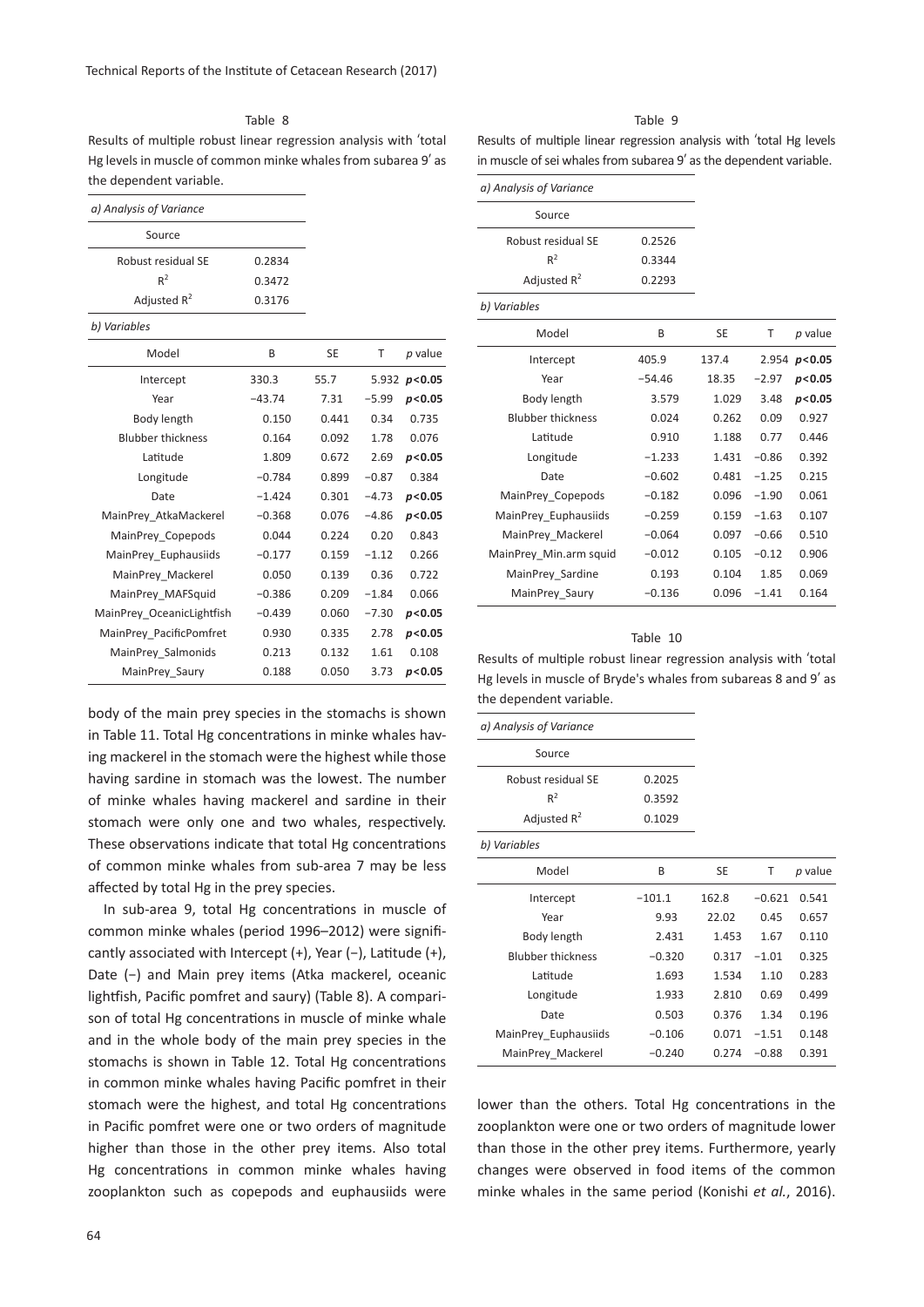

Figure 3. Simple plots and smoothing plots using the generalized additive model of total Hg concentrations in muscle of common minke whales (mature males, O-stock) in sub-area 7 against research years during the period 1996–2012.



Figure 4. Simple plots and smoothing plots using the generalized additive model of total Hg concentrations in muscle of common minke whales (mature males, O-stock) in sub-area 9 against research years during the period 1994–2013.



Figure 5. Simple plots and smoothing plots using the generalized additive model of total Hg concentrations in muscle of sei whales (mature males) in sub-area 9 against research years during the period 2002–2014.

A peak of total Hg concentration was observed in 2008 (Figure 4), and Pacific pomfret was observed in the stomach contents of common minke whales from sub-area 9 in that year (Tamura *et al.*, 2009). These results indicate that changes of total Hg concentrations in common minke whales in sub-area 9 reflect changes in food habits of this whale species rather than changes of background levels of total Hg in the marine environment.

In sub-area 9, total Hg concentrations in sei whales (period 2002–2014) were significantly associated with Intercept (+), Year (−) and Body length (+) (Table 9), whereas

those in 2012 were lower than the others in the GAM plots (Figure 5). A comparison of total Hg concentrations in muscle of sei whale and in the whole body of the main prey species in the stomachs are shown in Table 13. Total Hg concentrations in sei whales having anchovy and sardine in the stomach were slightly higher than the other two whale species from sub-area 9. These results indicate that total Hg concentrations of sei whales from sub-area 9 may be less affected by total Hg in the food items.

Temporal trends of total Hg concentrations have not been observed in environmental samples, lower trophic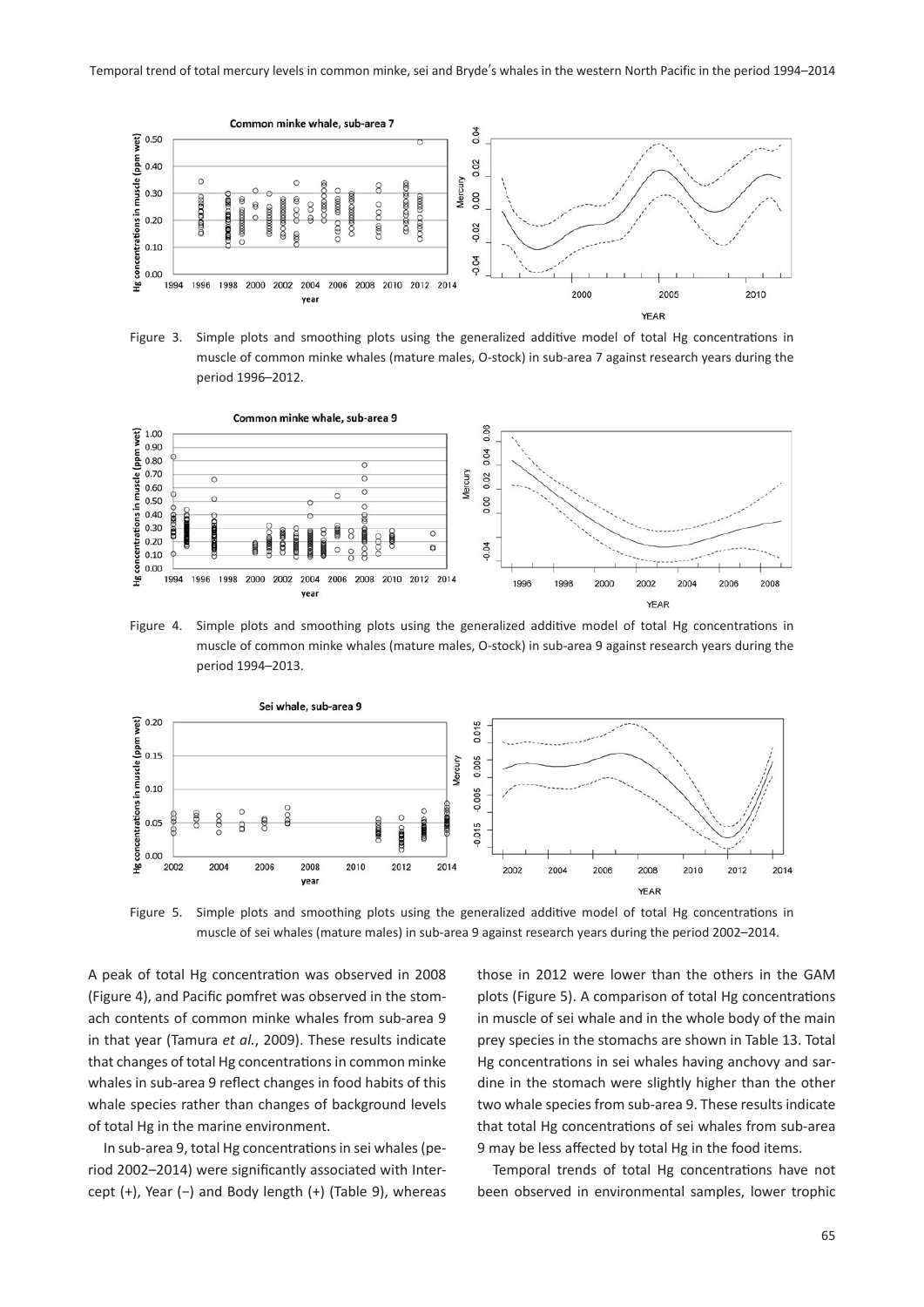Muscle of whales Ave.±SD (0.049±0.013) (0.014)10.0145±0.016) (0.01510.045±0.016) (0.043±0.016) (0.049±0.015) (0.049±0.005) (0.040±0.0051<br>Muscle of whales Ave.±SD (0.045±0.015) (0.01510.045±0.016) (0.045±0.0141) (0.045±0.0  $(0.045 \pm 0.016)$  $(0.045 \pm 0.016)$  $(0.043 \pm 0.014)$  $(0.049 \pm 0.013)$ Ave.±SD

Table 13 Comparison between Hg concentrations in muscle of sei whales and in the whole body of prey species in sub-area 9.

Comparison between Hg concentrations in muscle of sei whales and in the whole body of prey species in sub-area 9.

Anchovy Copepods Euphausiids Mackerel Min.arm squid Sardine Saury

Euphausiids

Copepods

Anchovy

Muscle of whales

Mackerel

 $(0.041 \pm 0.015)$ 

 $(0.052 \pm )$ 

Saury

Sardine

Min.arm squid  $(0.040 \pm 0.005)$  $\infty$   $(0.038 \pm 0.015)$ 

 $(0.018)$ 

 $\overline{a}$ 

66<sup>\*\*</sup>

 $\overline{a}$ 

 $41$ <sup>\*</sup>

 11 48 9 9 3 2 7  $(0.020 \pm 0.002)$  $\sigma$  $(0.005 \pm 0.003)$  $\circ$  $(0.005 \pm 0.003)$ 48  $(0.037 \pm 0.025)$  $\frac{1}{2}$ Ave.±SD *n*Whole of prey spp.

Whole of prey spp. Ave.±SD Ave.±SD (0.037±0.0255±0.003) (0.035±0.005±0.0035±0.003) (0.037±0.025) (0.037±0.025) (0.038±0.015)

 $20^*$  5\* 5 $^{*}$  5 $^{**}$  5 $^{**}$  5 $^{**}$ 

 $19*$ 

 $5<sup>*</sup>$ 

 $\tilde{\tilde{f}}$ 

\*: Yasunaga and Fujise (2009); \*\*: Ministry of Health, Labour and Welfare (2005) \*: Yasunaga and Fujise (2009); \*\*: Ministry of Health, Labour and Welfare (2005)

*n*

 $20<sup>*</sup>$